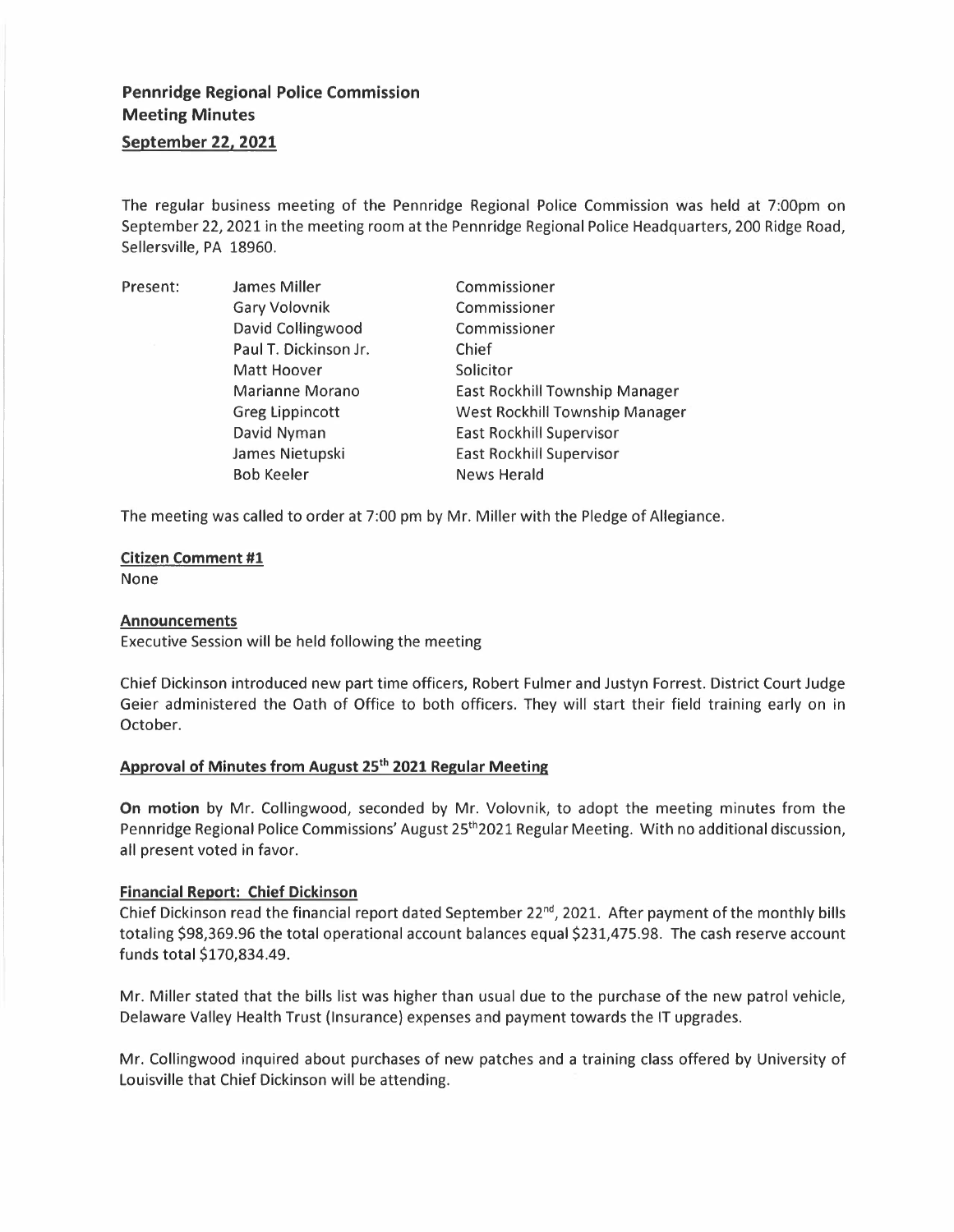**On motion** by Mr. Volovnik, seconded by Mr. Collingwood, to approve payment of Bills List dated September 22<sup>nd</sup> 2021 totaling \$ 98,369.96. With no additional discussion, all present voted in favor.

## **Chief's Report: Chief Dickinson**

Chief Dickinson read the monthly report indicating Department activities for the month of August 2021. The report is on file.

**On motion** by Mr. Collingwood, seconded by Mr. Volovnik, to approve the Chief's Report as presented. With no additional discussion, all present voted in favor.

### **Solicitors Report: Matthew Hoover, Esq.**

Nothing to Report

### **Old Business**

The third and final review of the 2022 Budget was conducted. Mr. Collingwood expressed the need for both townships to understood the costs associated long term with the addition of a Sergeant. There was no discussion in opposition to the long-term cost. Chief Dickinson explained the cost would be less if retirements occurred. Collingwood continued by inquiring about the scheduling of the Sergeant during higher call volumes. Chief Dickinson stated that he believed a shift from noon to midnight would be effective.

Mr. Volovnik inquired also about the scheduling and Chief Dickinson expressed the Sergeant role would be flexible. Chief Dickinson explained that the sergeant role would include being flexible with the intention of filling open patrolman shifts to ease scheduling issues and also to prevent some overtime.

**On motion** by Mr. Volovnik, seconded by Mr. Collingwood, to approve the budget for 2022. With no additional discussion, all present voted in favor.

Chief Dickinson provided an update on the newly purchased vehicle, that it has been delivered and should be operational by the end of October.

#### **New Business**

Chief Dickinson advised the Commission that Ofc. Lehman was resigning his position as a part time employee effective October 2, 2021. Ofc. Lehman expressed his gratitude and appreciation for the Department and Commission.

The 2022 MMO was presented and taken under advisement for the Uniform and Non-Uniform Pension.

Chief Dickinson requested discussion on the purchase of 30<sup>th</sup> Anniversary Badges to be worn by officer's form January 1<sup>st</sup> 2022 to December 31<sup>st</sup> 2022 to commemorate the 30<sup>th</sup> Anniversary of the department. Mr. Miller, Collingwood and Volovnik all expressed support for the purchase. It was decided to make the purchase with the Pennridge Police Benevolent Association paying a third of the cost, with donations being contributed by township supervisors at the suggestion of Mr. Nyman and the department providing the remaining funding.

Pennridge Regional Police Commission September 22, 2021 Minutes pg. 2